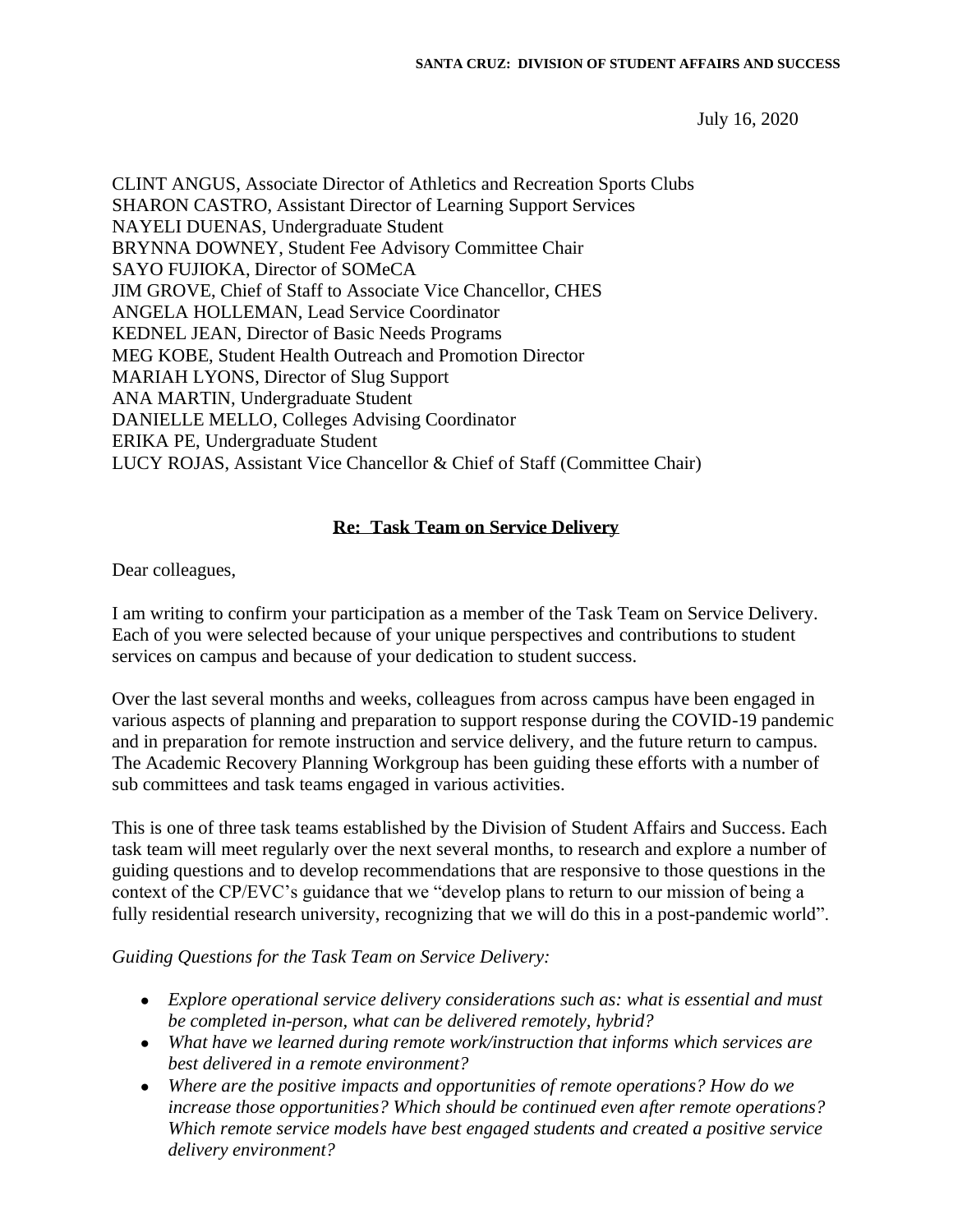- *What new services or support are necessary given the new circumstances of remote or hybrid instruction? What services or support may be less needed than usual?*
- *What needs (e.g. basic needs, technology) are difficult for students to access during remote instruction? How do we build bridges to those resources?*
- *Is there an efficient and effective approach to taking a student census to collect the following data points that would help inform our service delivery questions: how many students will be living on campus? How many students will be living in the Santa Cruz area? How many students will be remote (e.g. living at home with family, etc.). Recommend a strategy for conducting a census, and implement the census.*
- *What impacts on students do we anticipate as we return to more in-person learning and service delivery? What will students need?*
- *Each task team will work in collaboration with the Fostering Care and Community campus workgroup to produce a 90-minute workshop. The project lead will provide more details.*

Deliverables and Timeline:

Task team leaders will coordinate with Lucy Rojas, the project manager for this process, to share the progress that the task teams are making and to share options and recommendations as they emerge (to assist with the socialization and implementation process). Each task team is asked to update the project manager regularly with findings and recommendations, with an initial set of options and recommendations made no later than Friday, August 28th. The work of the task teams will continue into fall quarter with adjustments made to timeline and outcomes to be based on actual circumstances.

In terms of deliverables, please consider developing ideas, options, and recommended actions that can be implemented by a variety of services and units. For example, in response to the guiding question: *Where are the positive impacts and opportunities of remote operations?* The task team may:

- Identify and analyze any data that has been collected during remote instruction/remote work to determine student satisfaction with services and to help answer the question what is going well?
- Use that data to develop recommendations for unit managers and senior administration on service delivery.

We will launch the three task teams all together on Wednesday, July 22, 2020 at 1:00 pm. You will receive a calendar invite shortly. We look forward to seeing you.

Please contact me or task team leader Lucy Rojas should you have any questions.

Thank you in advance for your participation and service. I know your time is valuable and I deeply appreciate you lending some of it to this important process. Please contact me should you have any questions.

Appreciatively,

Jennyer Bazile